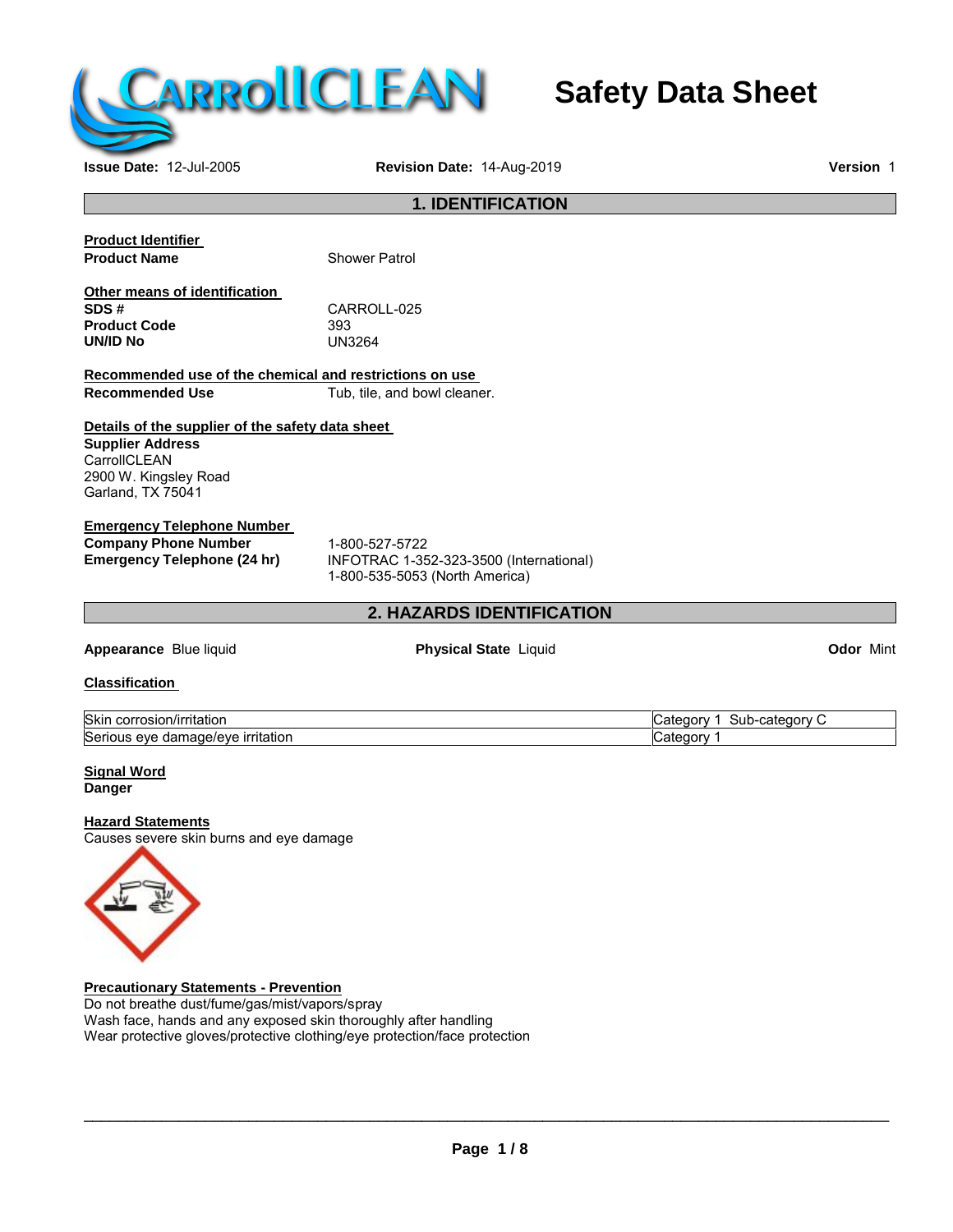PC 393 - **Shower Patrol**<br> **Precautionary Statements - Response**<br>IF IN EYES: Rinse cautiously with water for several minutes. Remove contact lenses, if present and easy to do. Continue rinsing<br>Immediately call a poison cent Immediately call a poison center or doctor/physician IF ON SKIN (or hair): Remove/Take off immediately all contaminated clothing. Rinse skin with water/shower Wash contaminated clothing before reuse IF INHALED: Remove victim to fresh air and keep at rest in a position comfortable for breathing Immediately call a poison center or doctor/physician IF SWALLOWED: rinse mouth. Do NOT induce vomiting

#### **Precautionary Statements - Storage**

Store locked up

#### **Precautionary Statements - Disposal**

Dispose of contents/container to an approved waste disposal plant

#### **3. COMPOSITION/INFORMATION ON INGREDIENTS**

| <b>Collaboration</b><br>Name<br>нса | ⊺NC<br>$-1$             | -04<br>w. |
|-------------------------------------|-------------------------|-----------|
| Acia<br>าoric<br>10<br>ж            | 7664-<br>ാറ<br>-ാഠ<br>- | ◡.◡       |

#### **4. FIRST-AID MEASURES**

**First Aid Measures**

| <b>Eye Contact</b>                  | Rinse immediately with plenty of water, also under the eyelids, for at least 15 minutes. Seek<br>immediate medical attention/advice.                                                              |
|-------------------------------------|---------------------------------------------------------------------------------------------------------------------------------------------------------------------------------------------------|
| <b>Skin Contact</b>                 | Take off contaminated clothing. Wash off immediately with plenty of water for at least 15<br>minutes. If irritation persists, seek medical attention. Wash contaminated clothing before<br>reuse. |
| <b>Inhalation</b>                   | Remove to fresh air. Call a physician immediately.                                                                                                                                                |
| Ingestion                           | Give large quantities of water. Do not induce vomiting. Get medical attention.                                                                                                                    |
| Most important symptoms and effects |                                                                                                                                                                                                   |
| <b>Symptoms</b>                     | Burning and/or irritation to eyes and skin. Ingestion may cause severe burns to mouth,                                                                                                            |

# **Indication of any immediate medical attention and special treatment needed**

throat or stomach.

**Notes to Physician** Treat symptomatically.

#### **5. FIRE-FIGHTING MEASURES**

#### **Suitable Extinguishing Media**

Use extinguishing measures that are appropriate to local circumstances and the surrounding environment.

#### **Unsuitable Extinguishing Media** Not determined.

#### **Specific Hazards Arising from the Chemical**

None known.

#### **Protective equipment and precautions for firefighters**

As in any fire, wear self-contained breathing apparatus pressure-demand, MSHA/NIOSH (approved or equivalent) and full protective gear.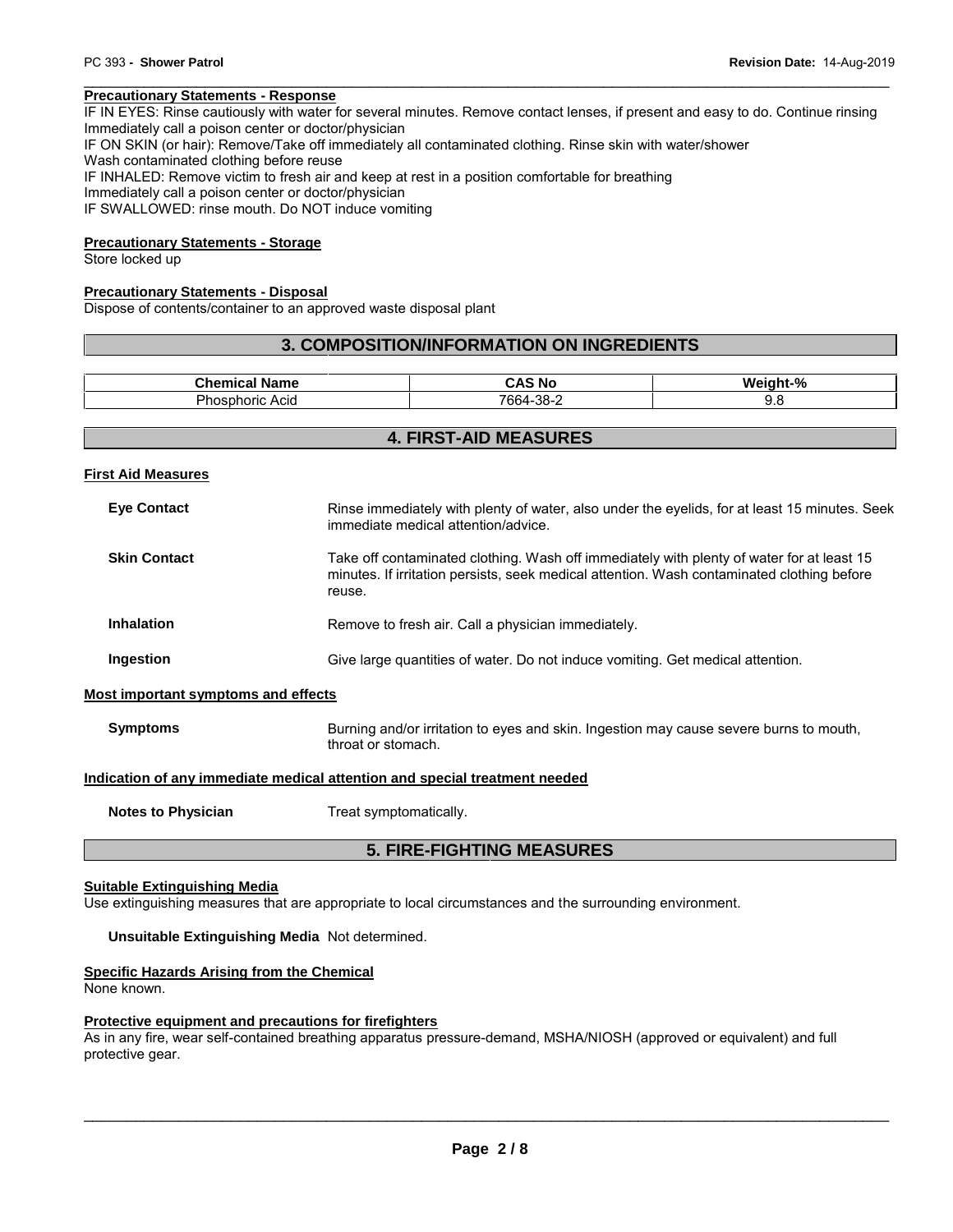# **6. ACCIDENTAL RELEASE MEASURES Personal precautions, protective equipment and emergency procedures Personal Precautions** Use personal protective equipment as required. **Methods and material for containment and cleaning up Methods for Containment** Prevent further leakage or spillage if safe to do so. **Methods for Clean-Up** Flood area with water and then mop up. Product may be neutralized with baking soda. Dispose of in accordance with federal, state and local regulations.

#### **7. HANDLING AND STORAGE**

#### **Precautions for safe handling**

| Advice on Safe Handling                                      | Handle in accordance with good industrial hygiene and safety practice. Do not destroy or<br>deface the label. Wash thoroughly after handling. Use personal protection recommended in<br>Section 8. Do not breathe dust/fume/gas/mist/vapors/spray. |
|--------------------------------------------------------------|----------------------------------------------------------------------------------------------------------------------------------------------------------------------------------------------------------------------------------------------------|
| Conditions for safe storage, including any incompatibilities |                                                                                                                                                                                                                                                    |

# **Storage Conditions** Keep containers tightly closed in a dry, cool and well-ventilated place. Store containers upright. Store locked up.

# **8. EXPOSURE CONTROLS/PERSONAL PROTECTION**

#### **Exposure Guidelines**

| Chemical Name   | <b>ACGIH TLV</b>          | OSHA PEL                           | <b>NIOSH IDLH</b>            |
|-----------------|---------------------------|------------------------------------|------------------------------|
| Phosphoric Acid | STEL: 3 mg/m <sup>3</sup> | TWA: 1 $ma/m3$                     | IDLH: 1000 ma/m <sup>3</sup> |
| 7664-38-2       | TWA: 1 ma/m <sup>3</sup>  | (vacated) TWA: 1 mg/m <sup>3</sup> | TWA: 1 $mq/m3$               |
|                 |                           | (vacated) $STEL: 3 ma/m3$          | STEL: 3 ma/m <sup>3</sup>    |

#### **Appropriate engineering controls**

**Engineering Controls** Apply technical measures to comply with the occupational exposure limits.

#### **Individual protection measures, such as personal protective equipment**

**Eye/Face Protection** Goggles.

**Skin and Body Protection** Rubber gloves.

**Respiratory Protection** Ensure adequate ventilation, especially in confined areas.

**General Hygiene Considerations** Handle in accordance with good industrial hygiene and safety practice.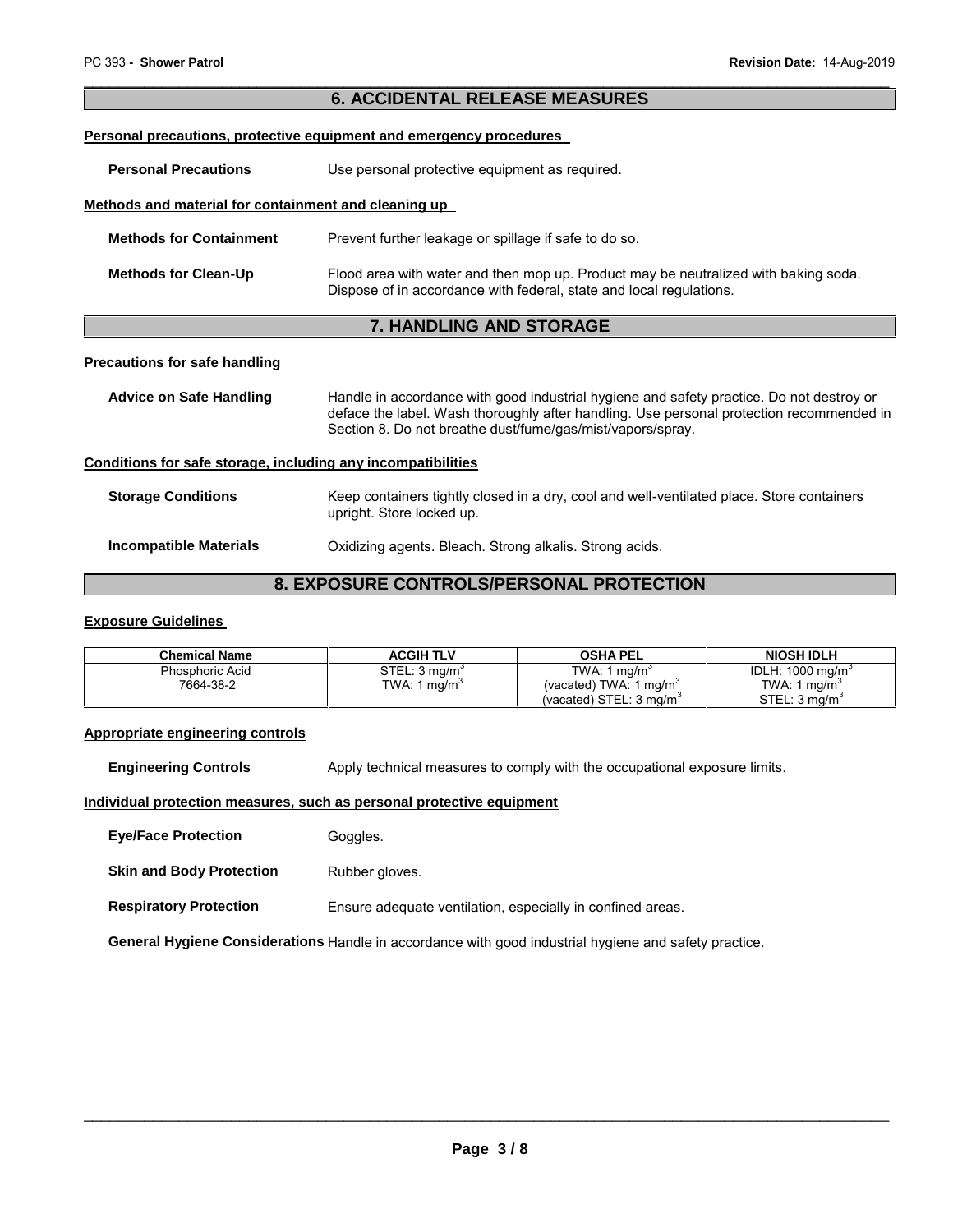# PC 393 - Shower Patrol<br> **Revision Date:** 14-Aug-2019<br> **Revision Date:** 14-Aug-2019 **9. PHYSICAL AND CHEMICAL PROPERTIES**

#### **Information on basic physical and chemical properties**

| <b>Physical State</b>               | Liguid               |                       |                |
|-------------------------------------|----------------------|-----------------------|----------------|
| Appearance                          | <b>Blue liquid</b>   | Odor                  | Mint           |
| <b>Color</b>                        | Blue                 | <b>Odor Threshold</b> | Not determined |
| <b>Property</b>                     | Values               | Remarks • Method      |                |
| рH                                  | 1.6                  |                       |                |
| <b>Melting Point/Freezing Point</b> | Not available        |                       |                |
| <b>Boiling Point/Boiling Range</b>  | Not determined       |                       |                |
| <b>Flash Point</b>                  | None (will not burn) |                       |                |
| <b>Evaporation Rate</b>             | Not determined       |                       |                |
| <b>Flammability (Solid, Gas)</b>    | n/a-liquid           |                       |                |
| <b>Upper Flammability Limits</b>    | Not determined       |                       |                |
| <b>Lower Flammability Limit</b>     | Not determined       |                       |                |
| <b>Vapor Pressure</b>               | Not available        |                       |                |
| <b>Vapor Density</b>                | Not determined       |                       |                |
| <b>Specific Gravity</b>             | 1.08                 | $(1=Water)$           |                |
| <b>Water Solubility</b>             | Completely soluble   |                       |                |
| Solubility in other solvents        | Not determined       |                       |                |
| <b>Partition Coefficient</b>        | Not determined       |                       |                |
| <b>Auto-ignition Temperature</b>    | Not determined       |                       |                |
| <b>Decomposition Temperature</b>    | Not determined       |                       |                |
| <b>Kinematic Viscosity</b>          | Not determined       |                       |                |
| <b>Dynamic Viscosity</b>            | Not determined       |                       |                |
| <b>Explosive Properties</b>         | Not determined       |                       |                |
| <b>Oxidizing Properties</b>         | Not determined       |                       |                |

# **10. STABILITY AND REACTIVITY**

#### **Reactivity**

Not reactive under normal conditions.

#### **Chemical Stability**

Stable under recommended storage conditions.

#### **Possibility of Hazardous Reactions**

None under normal processing.

#### **Conditions to Avoid**

Keep out of reach of children.

#### **Incompatible Materials**

Oxidizing agents. Bleach. Strong alkalis. Strong acids.

#### **Hazardous Decomposition Products**

None known based on information supplied.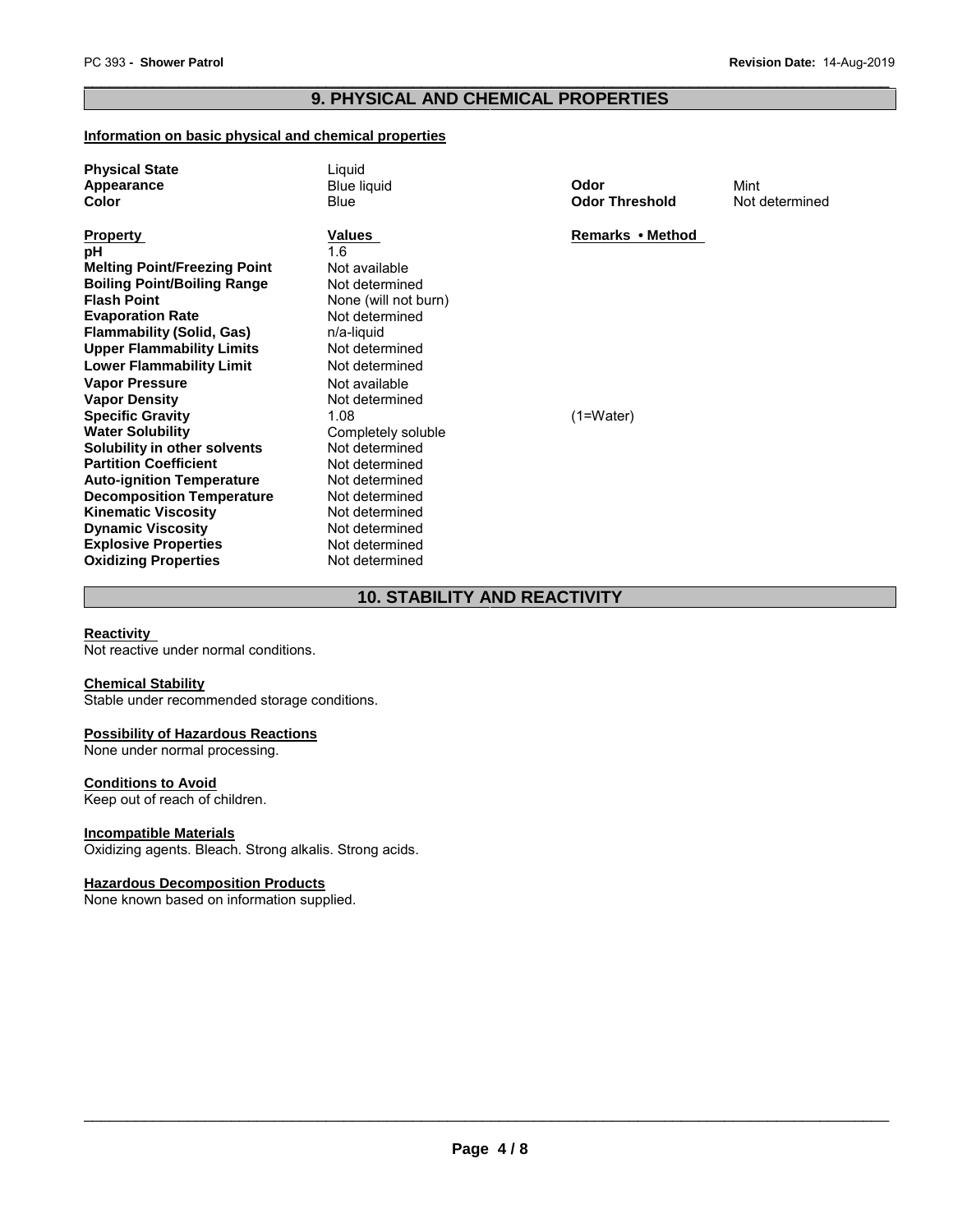# **11. TOXICOLOGICAL INFORMATION**

#### **Information on likely routes of exposure**

| <b>Product Information</b> |                                  |
|----------------------------|----------------------------------|
| <b>Eve Contact</b>         | Causes severe eye damage.        |
| <b>Skin Contact</b>        | Causes severe skin burns.        |
| <b>Inhalation</b>          | Avoid breathing vapors or mists. |
| Ingestion                  | Do not taste or swallow.         |

#### **Component Information**

| <b>Chemical Name</b>                | Oral LD50            | Dermal LD50                                 | <b>Inhalation LC50</b>              |
|-------------------------------------|----------------------|---------------------------------------------|-------------------------------------|
| <b>Phosphoric Acid</b><br>7664-38-2 | $= 1530$ mg/kg (Rat) | $= 2730$ mg/kg (Rabbit)                     | $> 850$ mg/m <sup>3</sup> (Rat) 1 h |
| Trade Secret                        | $= 887$ mg/kg (Rat)  | $= 2500$ mg/kg (Rat) > 5000 mg/kg<br>Rabbit | $\overline{\phantom{0}}$            |

#### **Information on physical, chemical and toxicological effects**

**Symptoms** Please see section 4 of this SDS for symptoms.

#### **Delayed and immediate effects as well as chronic effects from short and long-term exposure**

**Carcinogenicity** This product does not contain any carcinogens or potential carcinogens as listed by OSHA, IARC or NTP.

# **Numerical measures of toxicity**

Not determined

# **12. ECOLOGICAL INFORMATION**

## **Ecotoxicity**

An environmental hazard cannot be excluded in the event of unprofessional handling or disposal.

| <b>Chemical Name</b> | Algae/aguatic plants | Fish | Toxicitv to<br>microorganisms | Crustacea                           |
|----------------------|----------------------|------|-------------------------------|-------------------------------------|
| Trade Secret         |                      |      |                               | 50: 24 h Daphnia magna<br>ma/L EC50 |

#### **Persistence/Degradability**

Not determined.

**Bioaccumulation**

Not determined.

**Mobility** Not determined

# **Other Adverse Effects**

Not determined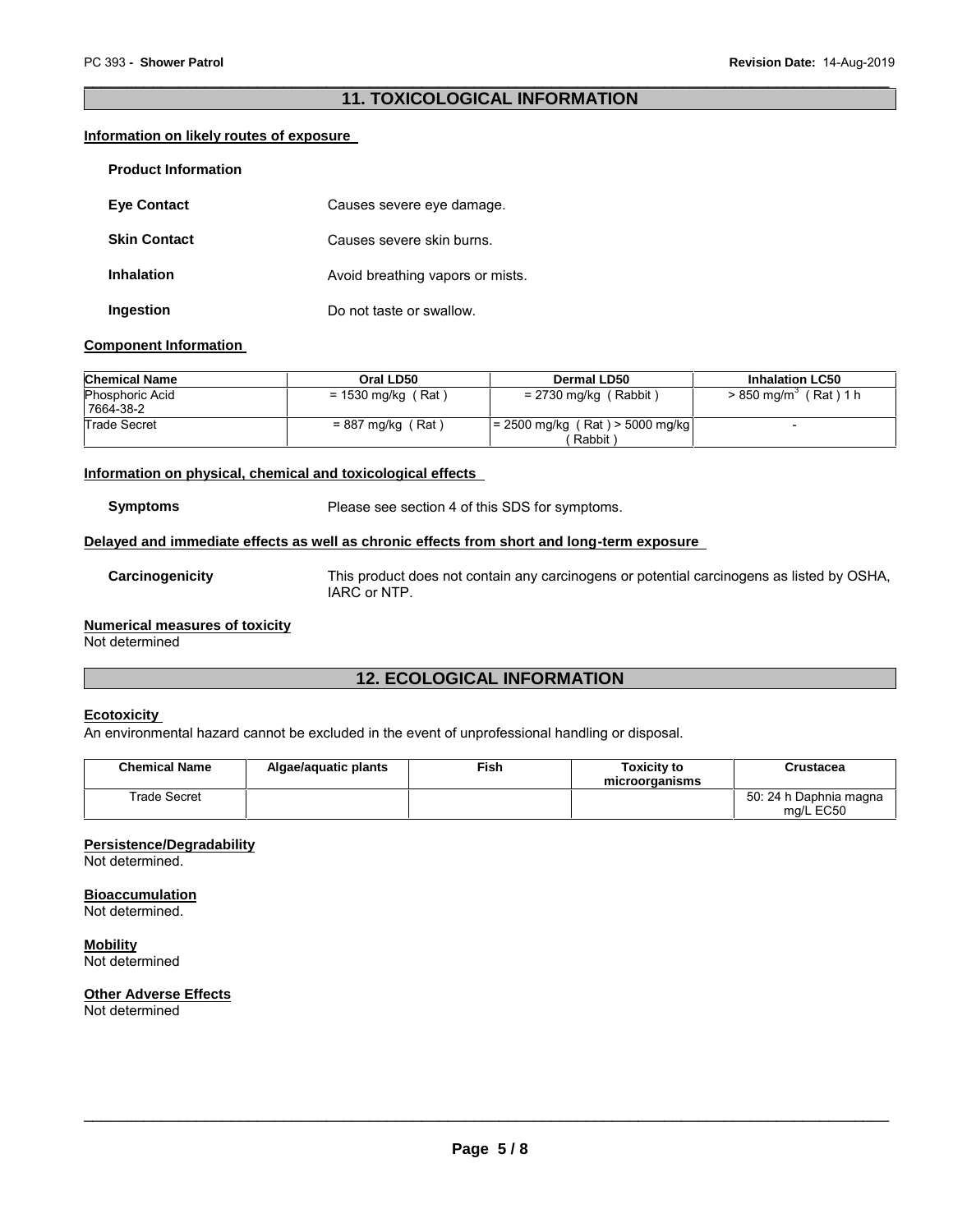# **13. DISPOSAL CONSIDERATIONS**

#### **Waste Treatment Methods**

| <b>Disposal of Wastes</b>     | Disposal should be in accordance with applicable regional, national and local laws and<br>regulations. |
|-------------------------------|--------------------------------------------------------------------------------------------------------|
| <b>Contaminated Packaging</b> | Disposal should be in accordance with applicable regional, national and local laws and<br>regulations. |

# **California Hazardous Waste Status**

**Packing Group III** 

| <b>Chemical Name</b> | California<br>ı Hazardous Waste Status |  |
|----------------------|----------------------------------------|--|
| Phosphoric Acid      | Corrosive                              |  |
| 7664-38-2            |                                        |  |

# **14. TRANSPORT INFORMATION**

| <b>Note</b>                                                                                                  | Please see current shipping paper for most up to date shipping information, including<br>exemptions and special circumstances. |
|--------------------------------------------------------------------------------------------------------------|--------------------------------------------------------------------------------------------------------------------------------|
| <b>DOT</b><br><b>UN/ID No</b><br><b>Proper Shipping Name</b><br><b>Hazard Class</b><br><b>Packing Group</b>  | <b>UN3264</b><br>Corrosive liquid, acidic, inorganic, n.o.s. (Phosphoric acid)<br>8<br>Ш                                       |
| <b>IATA</b><br><b>UN/ID No</b><br><b>Proper Shipping Name</b><br><b>Hazard Class</b><br><b>Packing Group</b> | <b>UN3264</b><br>Corrosive liquid, acidic, inorganic, n.o.s. (Phosphoric acid)<br>8<br>$\mathbf{III}$                          |
| <b>IMDG</b><br><b>UN/ID No</b><br><b>Proper Shipping Name</b><br><b>Hazard Class</b>                         | UN3264<br>Corrosive liquid, acidic, inorganic, n.o.s. (Phosphoric acid)<br>8                                                   |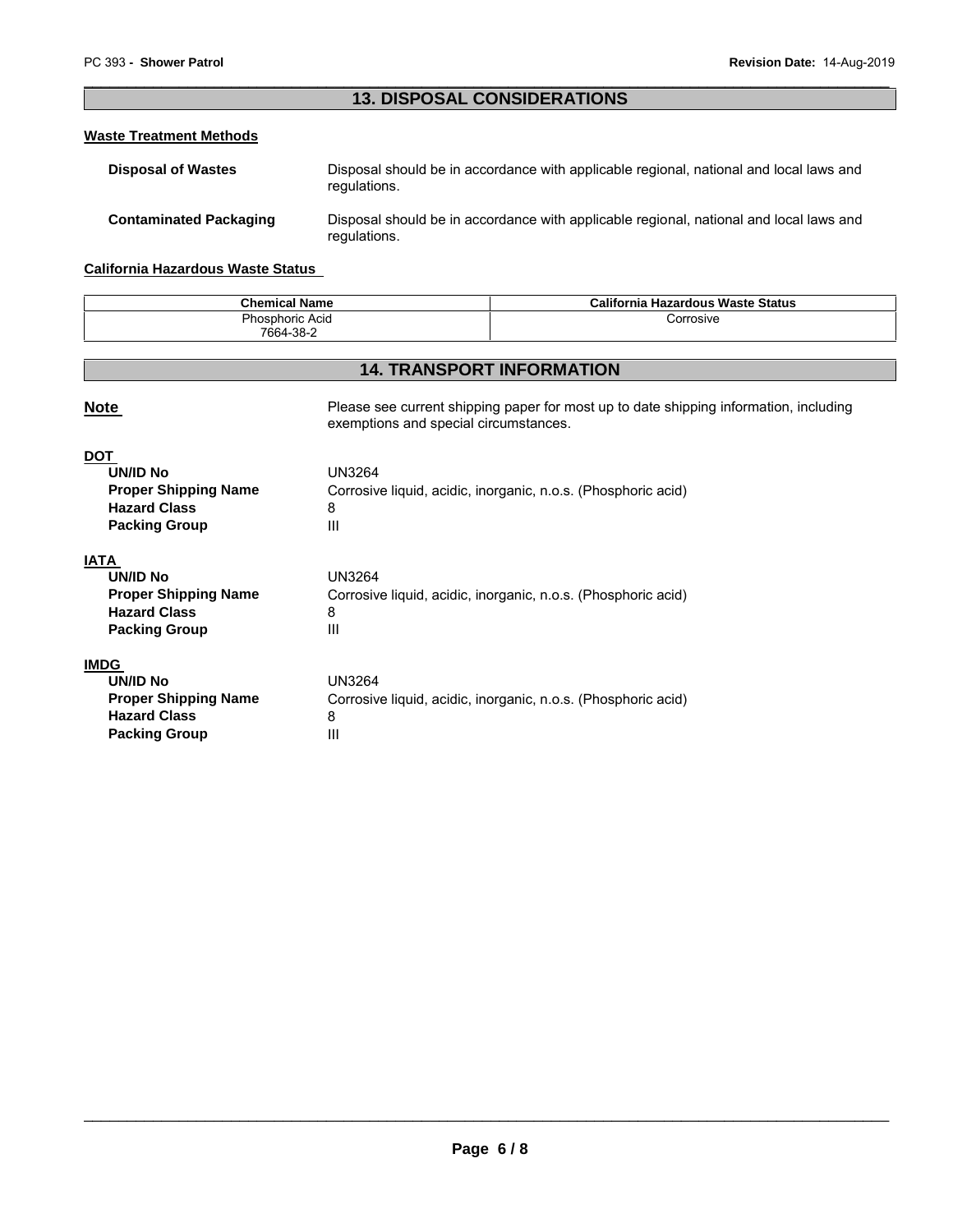# **15. REGULATORY INFORMATION**

#### **International Inventories**

**Legend:**

**TSCA** Listed

*TSCA - United States Toxic Substances Control Act Section 8(b) Inventory*

*DSL/NDSL - Canadian Domestic Substances List/Non-Domestic Substances List*

*EINECS/ELINCS - European Inventory of Existing Chemical Substances/European List of Notified Chemical Substances*

*ENCS - Japan Existing and New Chemical Substances*

*IECSC - China Inventory of Existing Chemical Substances*

*KECL - Korean Existing and Evaluated Chemical Substances*

*PICCS - Philippines Inventory of Chemicals and Chemical Substances*

#### **US Federal Regulations**

#### **CERCLA**

| Chemical Name   | <b>Hazardous Substances RQs</b> | <b>CERCLA/SARA RQ</b> | <b>Reportable Quantity (RQ)</b> |
|-----------------|---------------------------------|-----------------------|---------------------------------|
| Phosphoric Acid | 5000 lb                         |                       | RQ 5000 lb final RQ             |
| 7664-38-2       |                                 |                       | ' RQ<br>RQ 2270 kg final        |

#### **SARA 313**

Section 313 of Title III of the Superfund Amendments and Reauthorization Act of 1986 (SARA). This product does not contain any chemicals which are subject to the reporting requirements of the Act and Title 40 of the Code of Federal Regulations, Part 372

#### **CWA (Clean Water Act)**

| Component                          | <b>CWA - Reportable</b><br>Quantities | <b>CWA - Toxic Pollutants CWA - Priority Pollutants</b> | <b>CWA - Hazardous</b><br><b>Substances</b> |
|------------------------------------|---------------------------------------|---------------------------------------------------------|---------------------------------------------|
| Phosphoric Acid<br>7664-38-2 (9.8) | 5000 lb                               |                                                         |                                             |

#### **US State Regulations**

#### **U.S. State Right-to-Know Regulations**

| <b>Chemical Name</b>         | New Jersey | <b>Massachusetts</b> | Pennsylvania |
|------------------------------|------------|----------------------|--------------|
| Phosphoric Acid<br>7664-38-2 |            |                      |              |
| Trade Secret                 |            |                      |              |